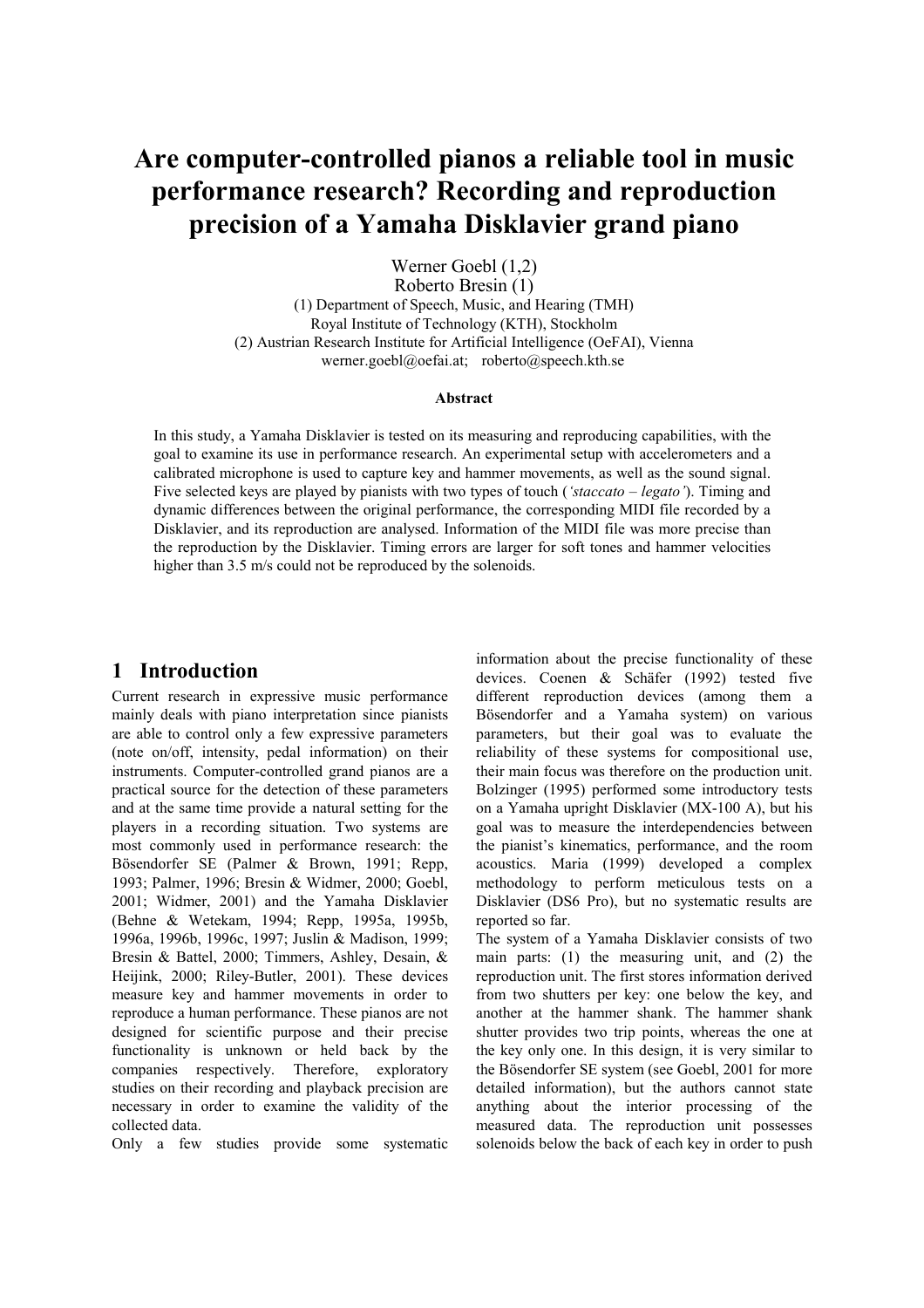them as the pianist did. Pedal measurement and reproduction is not discussed in the present study.

## **2 Aims**

In this study we focus on the timing precision of the measuring and the reproduction unit of a Yamaha Disklavier grand piano. It is also important to determine the physical sound properties in relation to the MIDI velocity units, in order to understand their meaning for performance research (Palmer & Brown, 1991; Repp, 1993).

Another issue discussed in the following is the timing behaviour of the grand piano action in the context of different types of touch and their reproduction by a Disklavier. Selected keys distributed over the whole range of the keyboard are played by pianists in as many as possible different intensities with two kinds of touch: once accelerating from the keys (*'legato touch'*), once with an attack from a certain distance above the keys (*'staccato touch'*). These different kinds of touch are described in Askenfelt & Jansson (1991). In this context we try to address the still unanswered question whether there could be a perceivable difference between two differently played keys with the same hammer velocity.

## **3 Method**

 $\overline{a}$ 

For the present study a Yamaha Disklavier grand piano of the Mark II series (DC2IIXG, 173 cm, serial number:  $5516392$ <sup>1</sup>, situated at the Department of Psychology, Uppsala, Sweden, was used. Immediately before the experiment the instrument was tuned and the piano action and the reproduction unit adjusted by a specially trained Yamaha piano technician.

The tested keys were equipped with two accelerometers: one mounted on the key (Brüel & Kjær Accelerometer type 4393) and one on the hammer shank (Picomin Accelerometer Model 22). A microphone placed next to the strings of that key (approx. 10 cm distance) recorded the sound. The instantaneous speed of the key and the hammer as well as the sound were recorded on a multi-channel DAT recorder (TEAC RD-200 PCM data recorder) with a sampling rate of 16 kHz and a word length of 16 bit. The data stream was transferred to sound files and processed with the help of Matlab routines written by the authors. The recordings were preceded

by calibration tests, to get meters per second for the hammer and key velocities, and dB SPL for the intensities.

Five keys were tested: C1 (MIDI note number 24), G2 (43), C4 (60), C5 (72), and G6 (91). Each key was hit in as many different dynamic levels (hammer velocities) as possible, in two different kinds of touch: once accelerating from the key ('legato touch'), once hitting the key from above ('staccato touch'). The two authors played these artificial tones. In an informal comparison between the two 'pianists' no difference was found. Parallel to the recordings on the multichannel data recorder, the Disklavier recorded these test tones with its internal device on a floppy disk. For each of the five notes and the two types of touch, 65 to 113 attacks were performed, in total 972 attacks. Immediately after the recording of each key, the Disklavier reproduced the recorded MIDI file, the key and hammer movements were stored on the data recorder as before.

This method delivered (1) the precise timing and dynamics of the **original recording**, (2) the internally stored **MIDI file** of the Disklavier, and (3) the precise timing and dynamics of the **reproduction**.

To extract discrete data from the hammer and key velocity channels, several signal processing definitions had to be made:

- 1. The **hammer-string contact** was defined as the time of maximum deceleration of the hammer shank which corresponds well with the physical onset of the sound, and conceptually with the note onset in the MIDI file.
- 2. As **hammer velocity**, the maximum hammer velocity of the hammer shank before the hammerstring contact was taken.
- 3. An **intensity value** was derived by taking the maximum of the low-pass filtered (cut-off frequency 30 Hz) audio signal. The audio channel of each file was calibrated with a 1 kHz sinus tone at 94 dB (Sound Level Calibrator Type 4230).
- 4. The **MIDI onset**, and the **MIDI velocity** number were taken from the MIDI file.

The onset differences between the original recording and the MIDI file, and those between the original recording and its reproduction were calculated $2$  and normalised (subtraction of the average difference), since the precise synchronisation between the three files (original – MIDI – reproduction) was not possible by that method.

<sup>1</sup> This Mark II XG series was issued by Yamaha in 1997 (information by Yamaha Germany, Rellingen, personal communication, 1999).

 $\overline{\phantom{a}}$  $delay_{MIDI} = MIDI$  onset – original onset;  $delay_{\text{rebro}}$  = reproduced onset – original onset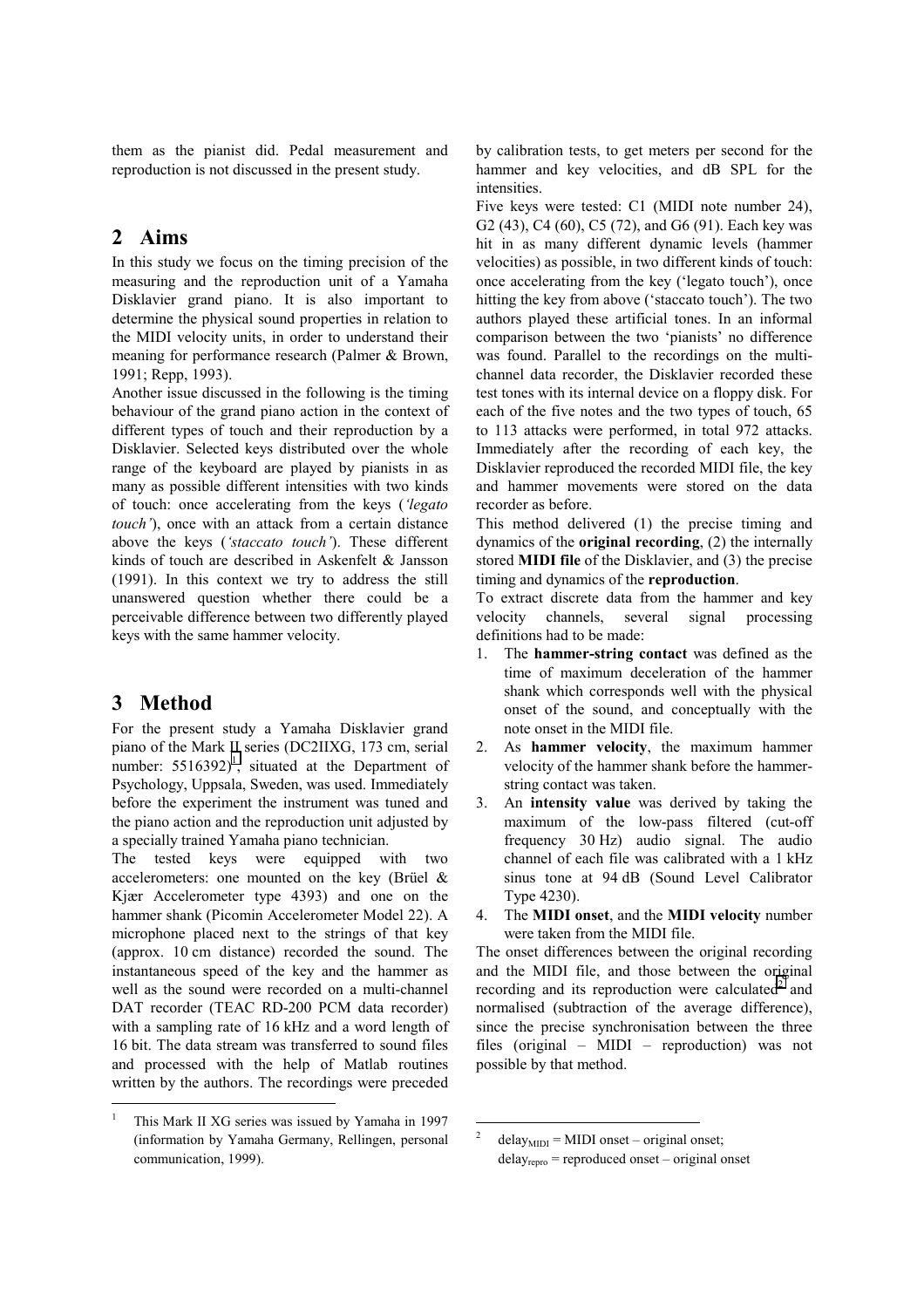<span id="page-2-0"></span>

Figure 1 Delay times of the MIDI file (left panel) and the reproduction (right panel) in relation to the original recording. Negative values indicate too early, positive too late.

### **4 Results**

### **4.1 Timing accuracy**

The delay times, sorted by the intensity values, are plotted in [.](#page-3-0) The onsets in the MIDI file are more precise than the onsets of the reproduction. They range between  $+/-10$  ms, with a tendency for soft tones to be recorded later than louder tones. The reproduction shows the same error range for MIDI velocities higher than 60, for softer tones the error goes from +20 ms too late up to 42 ms too early.

The reason for the systematic error in the MIDI file is not clear, since according to information from the literature (Coenen & Schäfer, 1992; Repp, 1996c), the onset is taken from the hammer shutter, as done by the Bösendorfer SE system (Goebl, 2001). However, the too early reproduction of soft tones can be explained either by the faster travel times, especially for legato notes (see Figure 4), or by the

too loudly reproduced very soft tones (see next section).

#### **4.2 Dynamic accuracy**

The reproduction accuracy of hammer velocity and sound pressure level is plotted in [Figure 2.](#page-3-0) The limitation of the play-back device becomes clear in the left panel of [Figure 2.](#page-3-0) The solenoids are not able to reproduce hammer velocities higher than 2.5 m/s in the bass range, and 3.5 m/s in the treble range. Also, the pianists could produce higher hammer velocities the higher the tones get. This is due to smaller hammer mass towards the treble.

The same picture can be seen at the sound pressure level ([Figure 2,](#page-3-0) right panel), where higher notes achieve a lot higher dB values and their SPL reproduction is accurate over a greater range than for lower tones. Also, very soft notes are reproduced louder than they were originally played (for tones softer than 80 dB).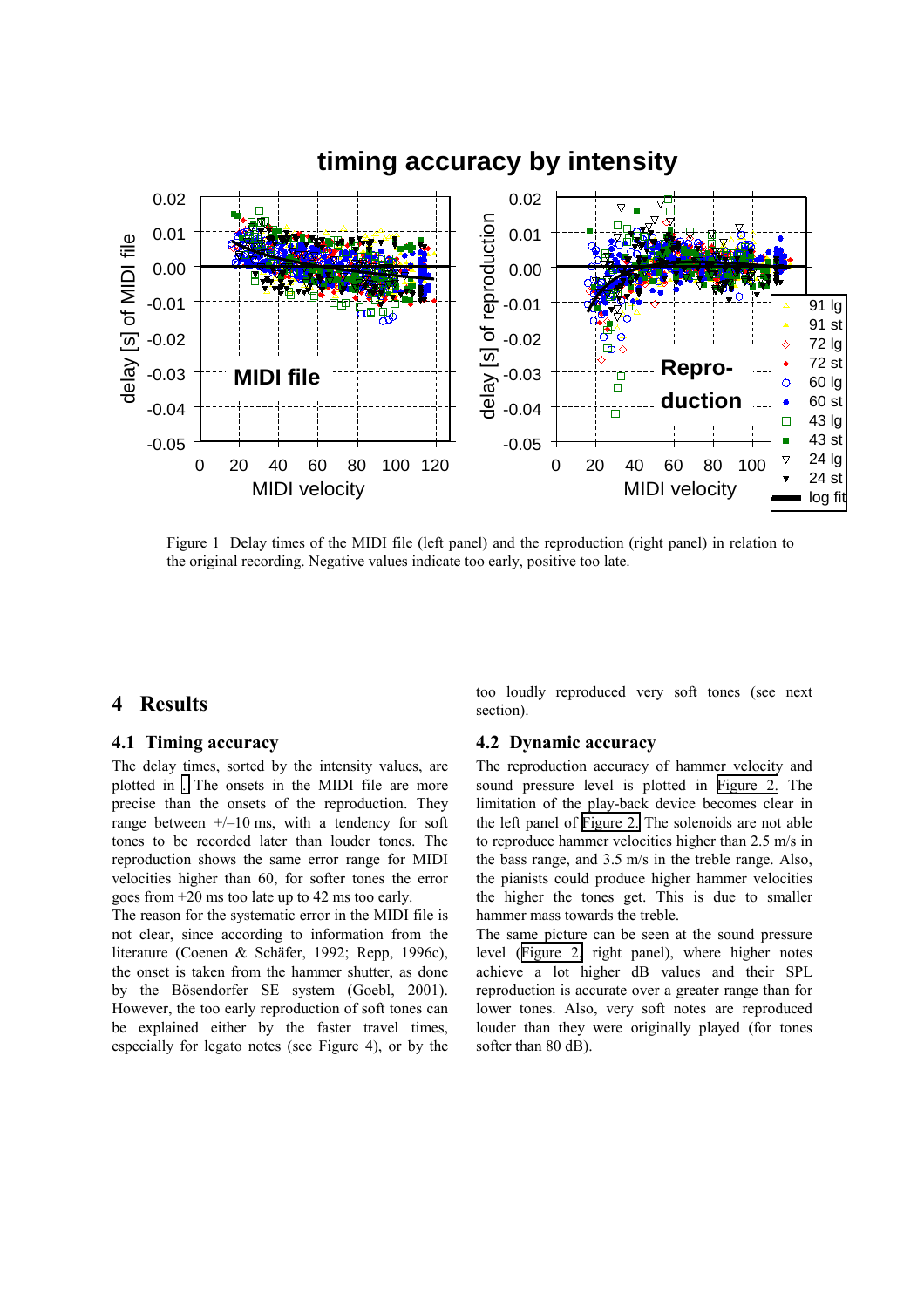<span id="page-3-0"></span>

Figure 2 Reproduction accuracy of hammer velocity (left panel) and sound pressure level (right panel).

#### **4.3 Relation hammer velocity to MIDI velocity**

The relation between hammer velocity in meters per second and MIDI velocity is well matched by a logarithmic curve (see Figure 3). This figure shows also at what MIDI velocity the solenoids do not increase their drive force anymore. For the lower keys it is already at around 85, the middle keys  $(G2 - C5)$ saturate at around 90, only the G6 increases its hammer velocity up to a MIDI velocity value of 100. However, in an informal recording of expressive performances by the authors (over 26000 notes) the majority of MIDI velocity values were between 40 and 80, the highest value was 99, the lowest 6. That means, only in extreme cases (*ff* and *pp*) the piano clearly does not reproduce properly, the middle range seems to be quite accurate.



Figure 3 Relationship of hammer-velocity to MIDI velocity of the original performance measured by the Disklavier and its reproduction. A logarithmic curve is fit onto the original data (see formula).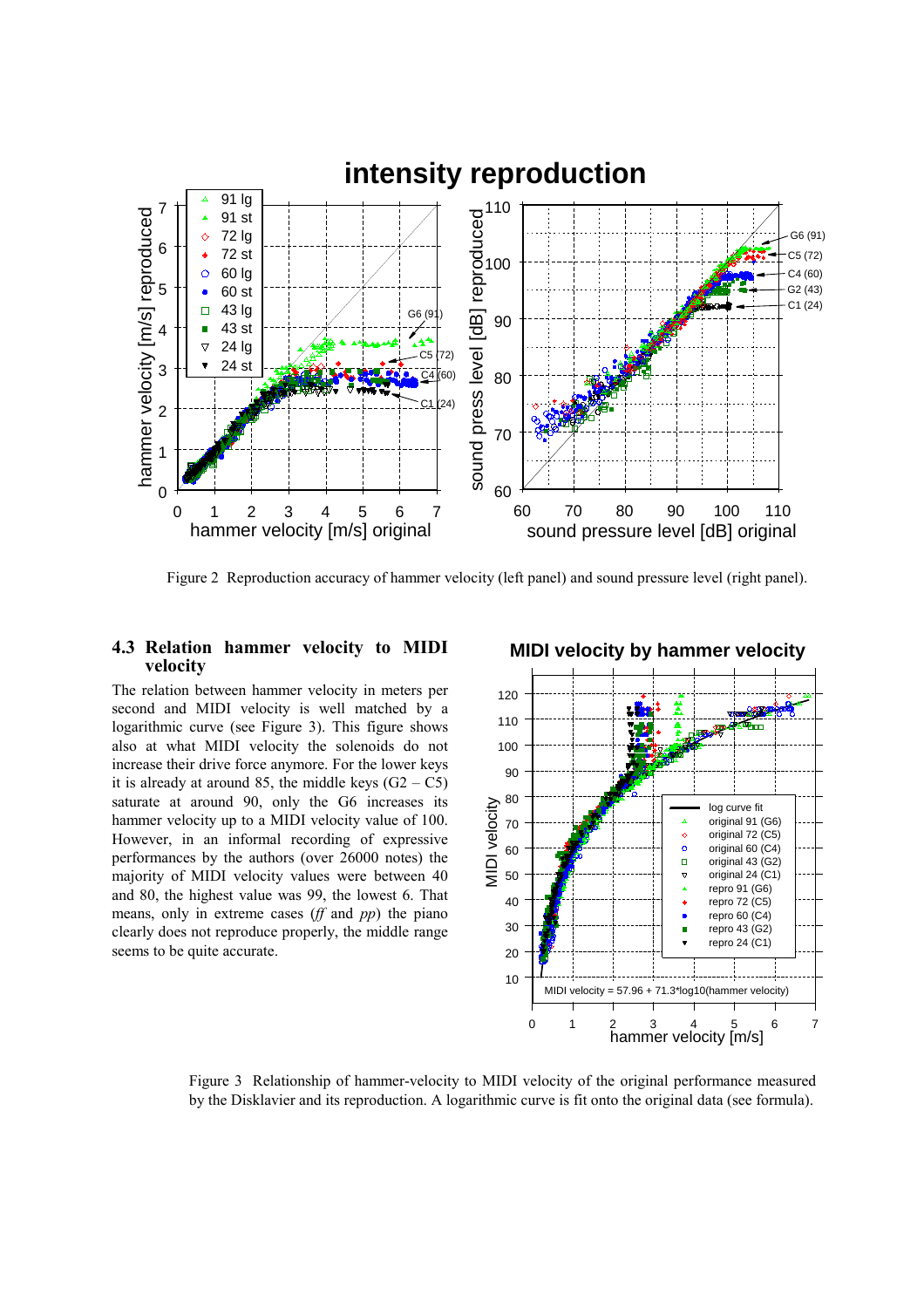

#### **C4 '***legato'* **attack, original and reproduction**

Figure 4 A *forte* attack (C4, MIDI note number 60) played by one pianist (left panel) from the key (*'legato touch'*), and its reproduction by the Yamaha Disklavier (right). The upper panel shows the key velocity, the middle the hammer velocity, the bottom the sound signal. The three lines indicate the finger-key contact (start of the key movement, left broken line), the key-bottom contact (dotted line), and the hammer-string contact (solid line).

#### **4.4 Touch reproduction**

In Figure 4 the instantaneous key and hammer velocity with the sound signal is plotted. On the left side the *'legato'* attack as played by one of the authors is shown with its smooth acceleration, on the right its reproduction by the Disklavier. The Disklavier hits the key always in a *'staccato'* manner, with an abrupt acceleration in the beginning of the attack. The whole piano action is compressed, the hammer starts to move slightly later. The solenoid's action results in a shorter travel time (the time between finger-key contact (fk) and hammer-string contact (hs) is 25 ms instead of 36 ms, see Figure 4, upper panel). The travel time difference between production and reproduction is even larger at very soft keystrokes. This could be one reason why soft notes appear much earlier in the play-back than louder notes (see Section [4.1\)](#page-2-0).

The difference in hammer velocity is clearly perceivable in this particular attack; if the hammer velocities become similar, the two sounds, independent of how they were produced (*legato – staccato* – reproduced) become indistinguishable.

### **5 Conclusions**

This study is a first attempt to investigate the measuring and reproducing capabilities of a Yamaha Disklavier systematically. With a very precise experimental setup (accelerometers, parallel with the sound signal), the information stored in the MIDI file and the reproduction was measured.

The MIDI file provided more accurate results than the reproduction. Its timing accuracy came up to  $+/-10$  ms which is probably not perceivable by a human listener, but it is astonishingly imprecise, given that similar accuracy could be obtained by analysing a sound file. The MIDI velocity value in the MIDI file appear to be logarithmically matched to the hammer velocity. Sound pressure level is in the middle range approximately linearly related to MIDI velocity (between 40 and 100; this figure not shown), which makes MIDI velocity units a robust representation of intensity. Still its perceptual relevance has to be discussed.

The play-back part of the Disklavier system is the weakest, although it was regulated before the measurements: the timing accuracy decreases for soft